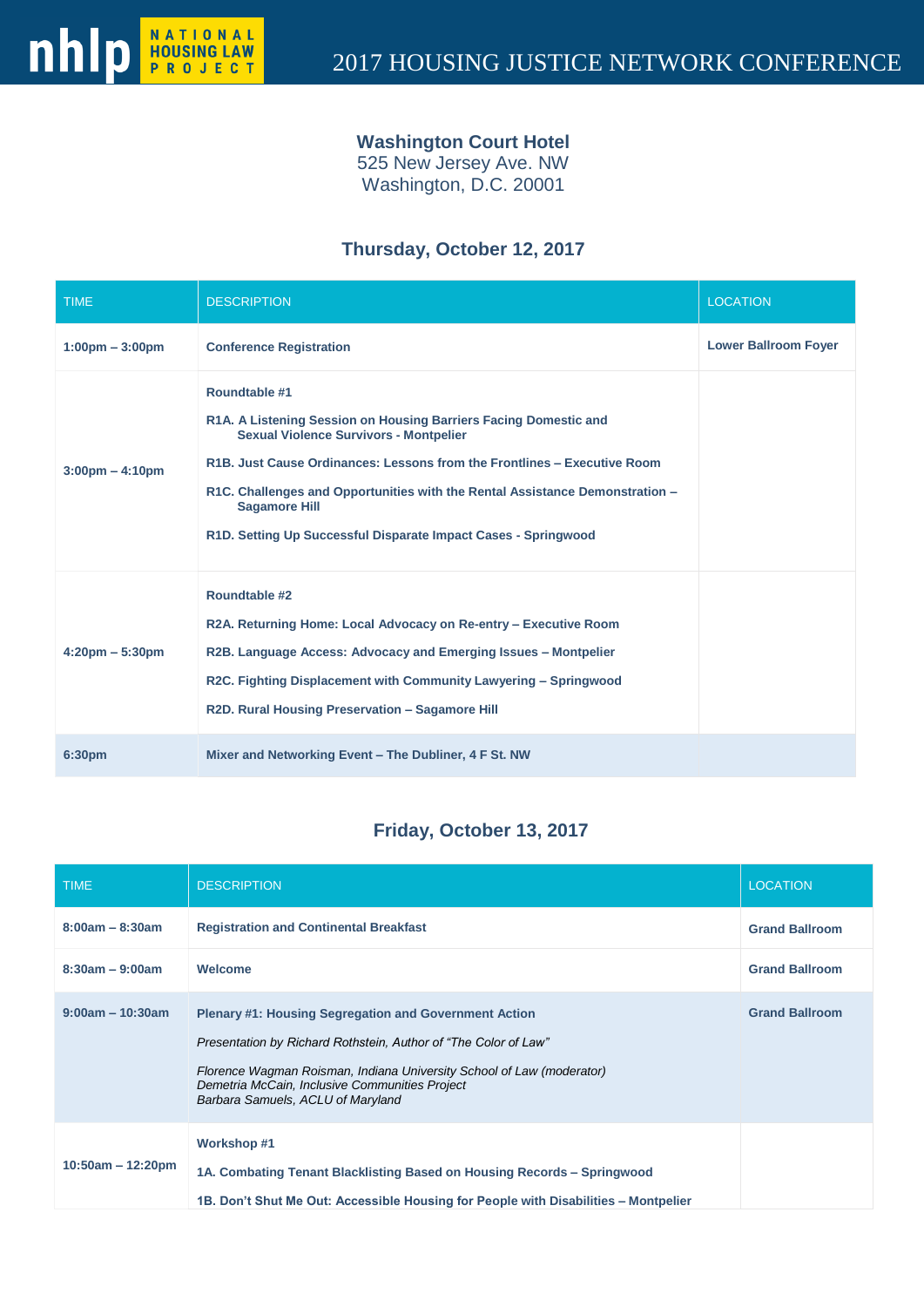|                                    | 1C. Advanced Low-Income Housing Tax Credit Advocacy - Executive Room<br>1D. Environmental Toxins and Housing Justice - Sagamore Hill                                                                                                                                                                                    |                        |
|------------------------------------|-------------------------------------------------------------------------------------------------------------------------------------------------------------------------------------------------------------------------------------------------------------------------------------------------------------------------|------------------------|
| $12:30 \text{pm} - 2:00 \text{pm}$ | <b>Lunch on Your Own</b><br><b>OR</b>                                                                                                                                                                                                                                                                                   |                        |
| $12:30 \text{pm} - 1:30 \text{pm}$ | Talk and Go: Pre-Lunch Discussion on HUD's "Rental Housing Discrimination on the<br><b>Basis of Mental Disabilities" Study</b>                                                                                                                                                                                          | <b>Lower Ballroom</b>  |
| $2:15 \text{pm} - 3:45 \text{pm}$  | <b>Workshop #2</b><br>2A. Fair Market Rents: Advocacy and Implications - Springwood<br>2B. VAWA Implementation and Enforcement in an Age of Uncertainty - Montpelier<br>2C. Innovative Approaches to Preserving Project-based Section 8 - Executive Room<br>2D. Moving To Work Expansion and Evaluation - Sagamore Hill |                        |
| $4:05 \text{pm} - 5:35 \text{pm}$  | Workshop #3<br>3A. Tax Credit Preservation: Preventing Early Release of LIHTC Properties - Montpelier<br>3B. Local Nuisance and Crime-free Ordinances - Springwood<br>3C. Building an Expansive Housing Movement - Sagamore Hill<br>3D. E-RAD-icating Public Housing: What You Need to Know about RAD – Executive Room  |                        |
| $6:00 \text{pm} - 8:00 \text{pm}$  | Reception and Presentations of the Bryson Award and the Housing Justice Award                                                                                                                                                                                                                                           | <b>Atrium Ballroom</b> |

# **Saturday, October 14, 2017**

| <b>TIME</b>         | <b>DESCRIPTION</b>                                                                                                                                                                                                                                                                                                                                                                                                                                            | <b>LOCATION</b>       |
|---------------------|---------------------------------------------------------------------------------------------------------------------------------------------------------------------------------------------------------------------------------------------------------------------------------------------------------------------------------------------------------------------------------------------------------------------------------------------------------------|-----------------------|
| $8:00am - 8:30am$   | <b>Breakfast Buffet</b>                                                                                                                                                                                                                                                                                                                                                                                                                                       | <b>Grand Ballroom</b> |
| $8:30am - 9:45am$   | <b>Workshop #4</b><br>4A. LGBT Housing Rights: Recent Developments, Advocacy, and<br><b>Litigation Strategies - Sagamore Hill</b><br>4B. AFFH Sandwich: Implementation Lessons and the Future of the Affirmatively<br><b>Furthering Fair Housing Rule - Executive Room</b><br>4C. Section 8 Voucher Terminations: Judicial Review - Springwood<br>4D. The Day Has Come: The Resurgence of the Housing Civil Rights to<br><b>Counsel Movement - Montpelier</b> |                       |
| $10:00am - 11:15am$ | Workshop #5<br>5A. Protecting Tenant Privacy under an Anti-Immigrant Administration -<br><b>Sagamore Hill</b><br>5B. A Home on Re-entry: Challenging Housing Barriers for People with<br><b>Criminal Records - Springwood</b><br>5C. Housing Choice Vouchers: Update on Federal Policy and Funding -<br><b>Executive Room</b><br>5D. Housing Not Handcuffs: Opposing the Criminalization of Homelessness -<br><b>Montpelier</b>                               |                       |